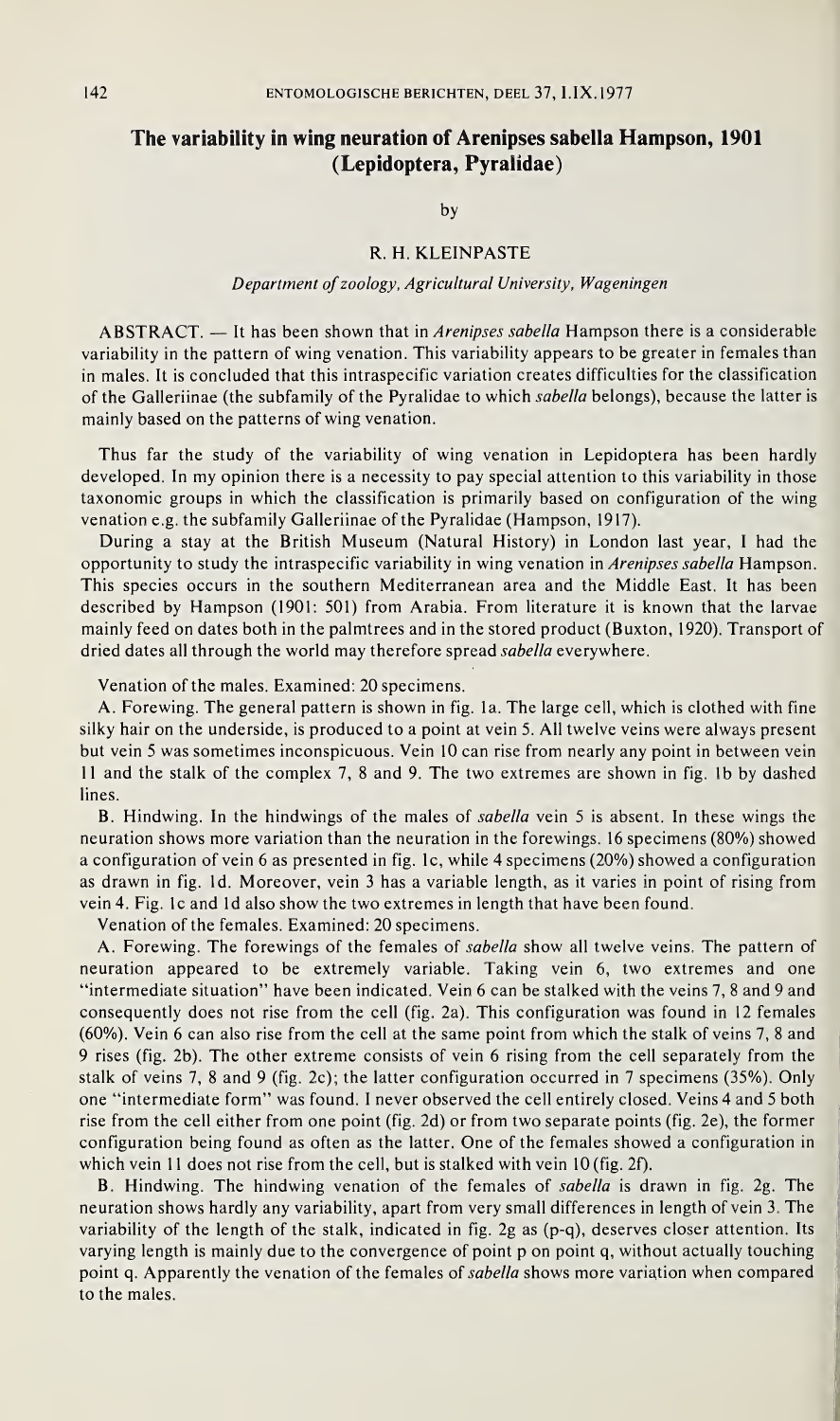

Fig. 1. Arenipses sabella Hampson.  $\sigma$ . Explanation: see text. a-b. Patterns of forewing venation. c-d. Patterns of hindwing venation.



Fig. 2. Arenipses sabella Hampson. Q. Explanation: see text. a-f. Patterns of forewing venation. g. Pattern of hindwing venation.

The variability in neuration as described in this paper is a general feature among the North West European species belonging to the subfamily of the Galleriinae (Kuchlein & Kleinpaste, 1977, in press). This makes it extremely difficult to maintain many of the distinguishing marks of venation as significant features on generic or specific level. Apparently the existing keys in the handbooks do not hold for a considerable fraction of the populations!

<sup>I</sup> am indebted to the Agricultural University (Wageningen) for supporting the research in London and Dr. P. E. S. Whalley and Mr. M. Shaffer for their assistance in the British Museum (Natural History). I would also like to thank Drs. J. H. Küchlein for his kind assistance and, together with Miss C. M. A. de Goey, for correcting this manuscript thoroughly.